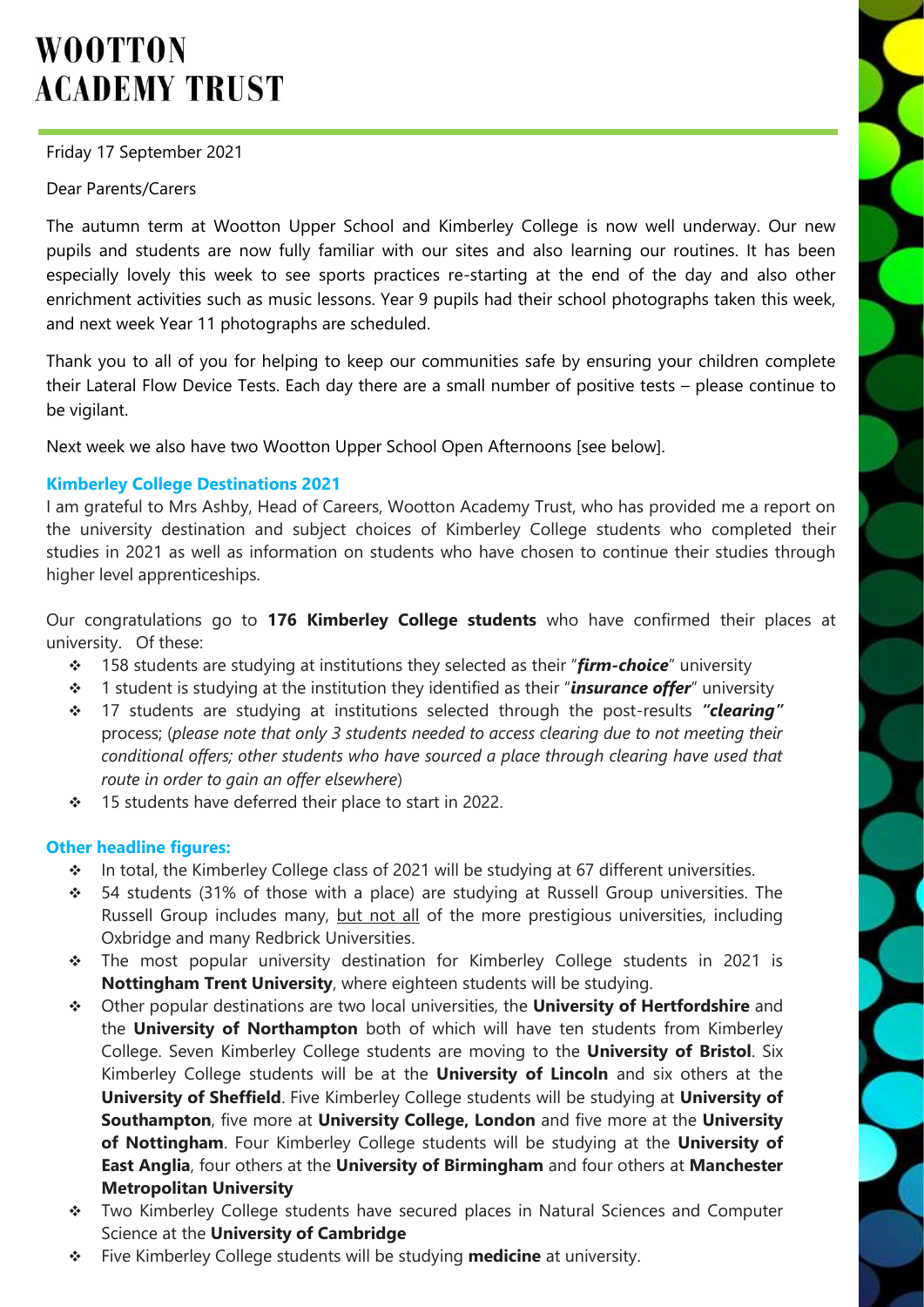Other Year 13 Kimberley College students are embarking on fantastic employment outcomes starting very high-quality apprenticeships often leading to qualifications equivalent to higher education degrees. We congratulate all Kimberley College students who have accepted places on apprenticeships. Apprenticeships secured by Kimberley College students include:

- ❖ Level 4 apprenticeship in Quantity Surveying
- ❖ Level 6 apprenticeship in Business Management
- \* Level 4 apprenticeship as a Defence and Space Technician with Airbus
- Level 4-7 Audit and Assurance Apprenticeship with BDO (London)
- \* Level 4-7 Trainee Accountancy school leaver programme at Price Bailey

**We wish every success to the 2020 – 2021 Year 13 students in their next steps and thank them for the many contributions they made to Wootton Upper School and Kimberley College.** We look forward to learning about their future successes and welcoming them back in the future.

## **Applications for places in Year 9 at Wootton Upper School and Year 12 at Kimberley College for September 2022**

Applications are already open for parents/carers wishing to apply for places in Year 9 at Wootton Upper School in September 2022. The school has two Open Afternoons on **Tuesday 21 September** and **Thursday 23 September** for parents/carers with children in Year 8 wishing to visit the school. The Trust knows that some parents/carers with children already at Wootton Upper School and Kimberley College will have children in Year 8 keen to attend these events. If your child is currently at Holywell School or Marston Vale Middle School, you should have already received an invitation. If you have not received a letter, please click on the link on the Wootton Upper School website.

Kimberley College is holding an Open Evening on **Wednesday 13 October**. We will send more information out by the end of September. Please make a note of the date now though.

#### **Parking and collecting pupils and students at the end of the day**

PC Harvey from Bedfordshire Police has written to the Trust to ask us to bring to your attention concerns the police have for pupil and student safety when they are being collected by parent and carers. PC Harvey has asked the Trust to consider issuing parents/carers with a letter with more information. If you collect your son/daughter at the end of the day, please read PC Harvey's letter, attached to this letter.

PC Harvey is keen that all parents/carers collecting children are very mindful of prioritizing the safety of pupils/students at the front of the school/college and also aware of the regulations that are in place to help keep people safe.

Wootton Academy Trust reminds parents/carers that wherever possible pupils and students who travel home by car are collected from 3:15 pm once the buses have left the school and college. Thank you.

#### **Parent Governors at Kimberley College and Wootton Upper School**

May I remind you that we are seeking nominations for parent governors at both Wootton Upper School and Kimberley College. A letter was issued on September 2 inviting nominations. The deadline for nominations to be received is **Tuesday 21 September**. If you would like more information about the work of the Local Governing Boards please contact Mrs A. Cosgrove at the Trust.

#### **Wootton Academy Trust Prospectus**

Our prospectus has been updated and is available on both the Wootton Upper School and Kimberley College websites. It included a full staff list. To access a copy please click here: <https://bit.ly/3kdpr1u>

#### **New Telephone System**

The initial teething problems with the Trust's new telephone system are being addressed.